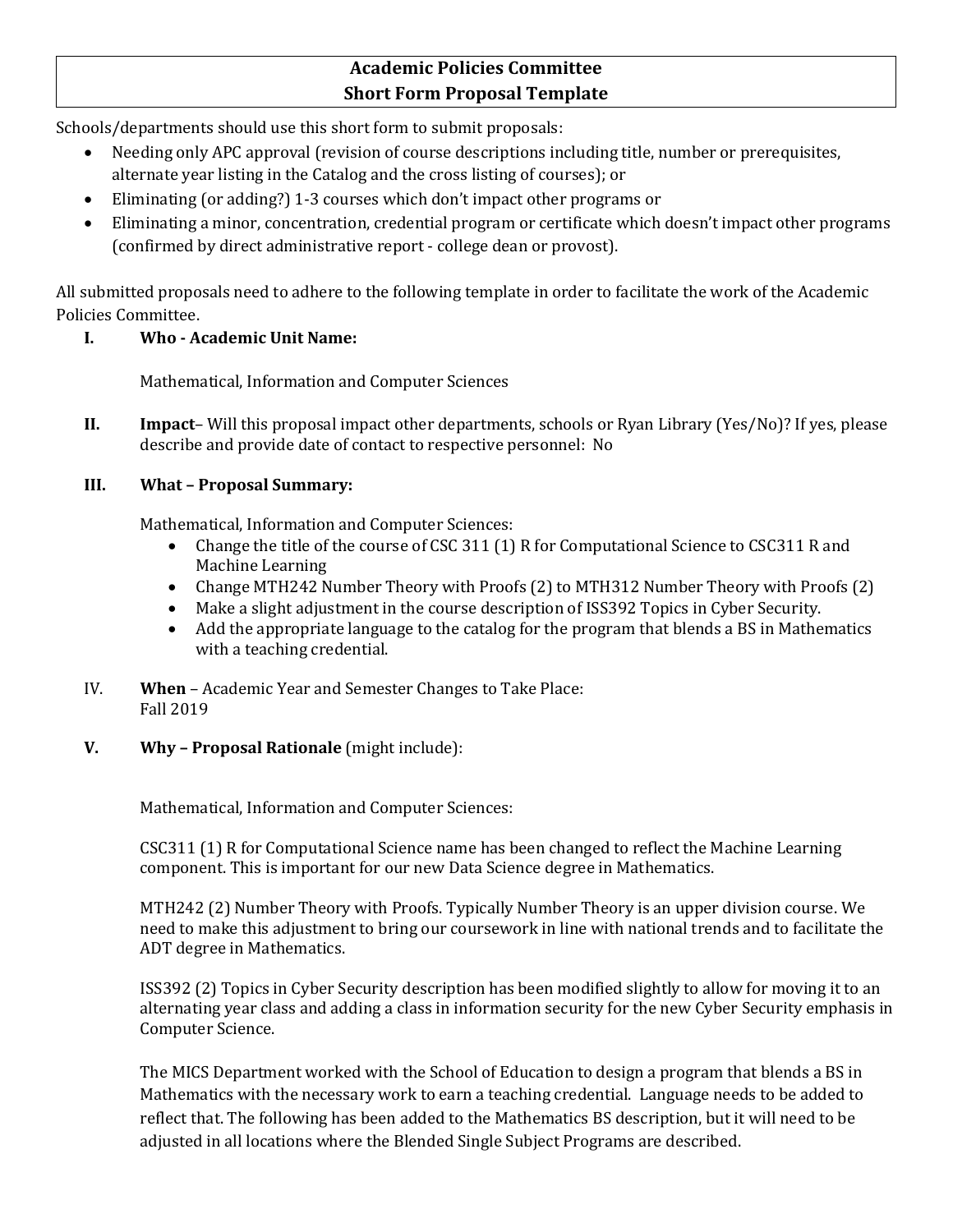Majors in the Bachelor of Arts and Bachelor of Science degrees complete a minimum of 128 units to graduate. The following majors have the option of choosing the blended teacher education track by fulfilling additional units within the undergraduate degree in fulfillment of the Single Subject California Teaching Credential.

- [Art Education, B.A.](https://catalog.pointloma.edu/preview_program.php?catoid=35&poid=2412) (Single Subject Art California Teaching Credential)
- [Biology, B.A.](https://catalog.pointloma.edu/preview_program.php?catoid=35&poid=2417) (Single Subject Science California Teaching Credential)
- [Exercise and Sport Science, B.A.](https://catalog.pointloma.edu/preview_program.php?catoid=35&poid=2527) (Single Subject Physical Education California Teaching Credential)
- [French, B.A.](https://catalog.pointloma.edu/preview_program.php?catoid=35&poid=2514) (Single Subject World Languages: French California Teaching Credential)
- [History, B.A.](https://catalog.pointloma.edu/preview_program.php?catoid=35&poid=2500) (Single Subject Social Sciences Teaching Credential)
- Mathematics, B.S. (Single Subject Mathematics Teaching Credential)
- [Music Education, B.A.](https://catalog.pointloma.edu/preview_program.php?catoid=35&poid=2472) (Single Subject Music California Teaching Credential)
- [Spanish, B.A.](https://catalog.pointloma.edu/preview_program.php?catoid=35&poid=2492) (Single Subject World Languages: Spanish California Teaching Credential)

For the blended program, the following 400 level credential courses are strategically added to the undergraduate degree course plan. These courses represent the required courses for the California SB2042 Single Subject Teaching Credential. Students desiring to enroll in the blended teacher education track would need to make application to the Teacher Education program before entry in the 3<sup>rd</sup> credential course, meeting all program, university and state requirements for classroom observations and tests required prior to student teaching. Students would be interviewed by a faculty committee prior to being placed in student teaching. Candidates remain Kinesiology majors, and are co-advised by both departments throughout their undergraduate program.

Candidates may also apply to the School of Education Graduate Program to fulfill the remaining requirements toward the California Teaching Credential(s). Any 400-level courses cross listed with the 600 level credential courses cannot be repeated between the undergraduate and graduate programs. At the point that the requirements for the undergraduate degree are fulfilled, the candidate would apply to the Graduate School of education and complete the remaining courses required for the credential post-baccalaureate.

The following courses may be used for the credentialing purposes in the State of California. When taken prior to the posting of a baccalaureate degree, unit values may not be applied toward master's degree courses. Other appropriate master's degree-level courses must be substituted for unit values.

## Requirements

- EDU 302 [Foundations of Education and Learning Theory](https://catalog.pointloma.edu/preview_program.php?catoid=35&poid=2500&returnto=2119) **(3)**
- EDU 306 [Principles of Language Acquisition](https://catalog.pointloma.edu/preview_program.php?catoid=35&poid=2500&returnto=2119) **(3)**
- EDU 404 [Foundations of Special Education](https://catalog.pointloma.edu/preview_program.php?catoid=35&poid=2500&returnto=2119) **(3)**
- EDU 409 [Classroom Assessment and Research Practices](https://catalog.pointloma.edu/preview_program.php?catoid=35&poid=2500&returnto=2119) **(3)**
- EDU 417 [Teaching and Learning Capstone: Contemporary Issues in the Vocation of Education](https://catalog.pointloma.edu/preview_program.php?catoid=35&poid=2500&returnto=2119) **(2)**
- EDU 420 [Literacy Instruction for Secondary Teachers](https://catalog.pointloma.edu/preview_program.php?catoid=35&poid=2500&returnto=2119) **(3)**
- EDU 421 [General Methods for Secondary Teachers](https://catalog.pointloma.edu/preview_program.php?catoid=35&poid=2500&returnto=2119) **(3)**
- EDU 450 [Secondary Clinical Practice I](https://catalog.pointloma.edu/preview_program.php?catoid=35&poid=2500&returnto=2119) **(4)**
- EDU 455 [Secondary Clinical Practice II](https://catalog.pointloma.edu/preview_program.php?catoid=35&poid=2500&returnto=2119) **(4)**
- EDU 4CP3 [Secondary Clinical Practice Seminar I](https://catalog.pointloma.edu/preview_program.php?catoid=35&poid=2500&returnto=2119) **(1)**
- EDU 4CP4 [Secondary Clinical Practice Seminar II](https://catalog.pointloma.edu/preview_program.php?catoid=35&poid=2500&returnto=2119) **(1)**

•

- **One course from the following based on the major:**
- EDU 433 Methods for Teaching Secondary Mathematics (Mathematics Majors)
- EDU 434 [Methods of Teaching Secondary Science](https://catalog.pointloma.edu/preview_program.php?catoid=35&poid=2500&returnto=2119) **(3)** (Biology Majors)
- EDU 435 [Methods of Teaching Secondary Social Science](https://catalog.pointloma.edu/preview_program.php?catoid=35&poid=2500&returnto=2119) **(3)** (History Majors)
- EDU 436 [Methods for Teaching Secondary Foreign Language](https://catalog.pointloma.edu/preview_program.php?catoid=35&poid=2500&returnto=2119) **(3)** (French/Spanish Majors)